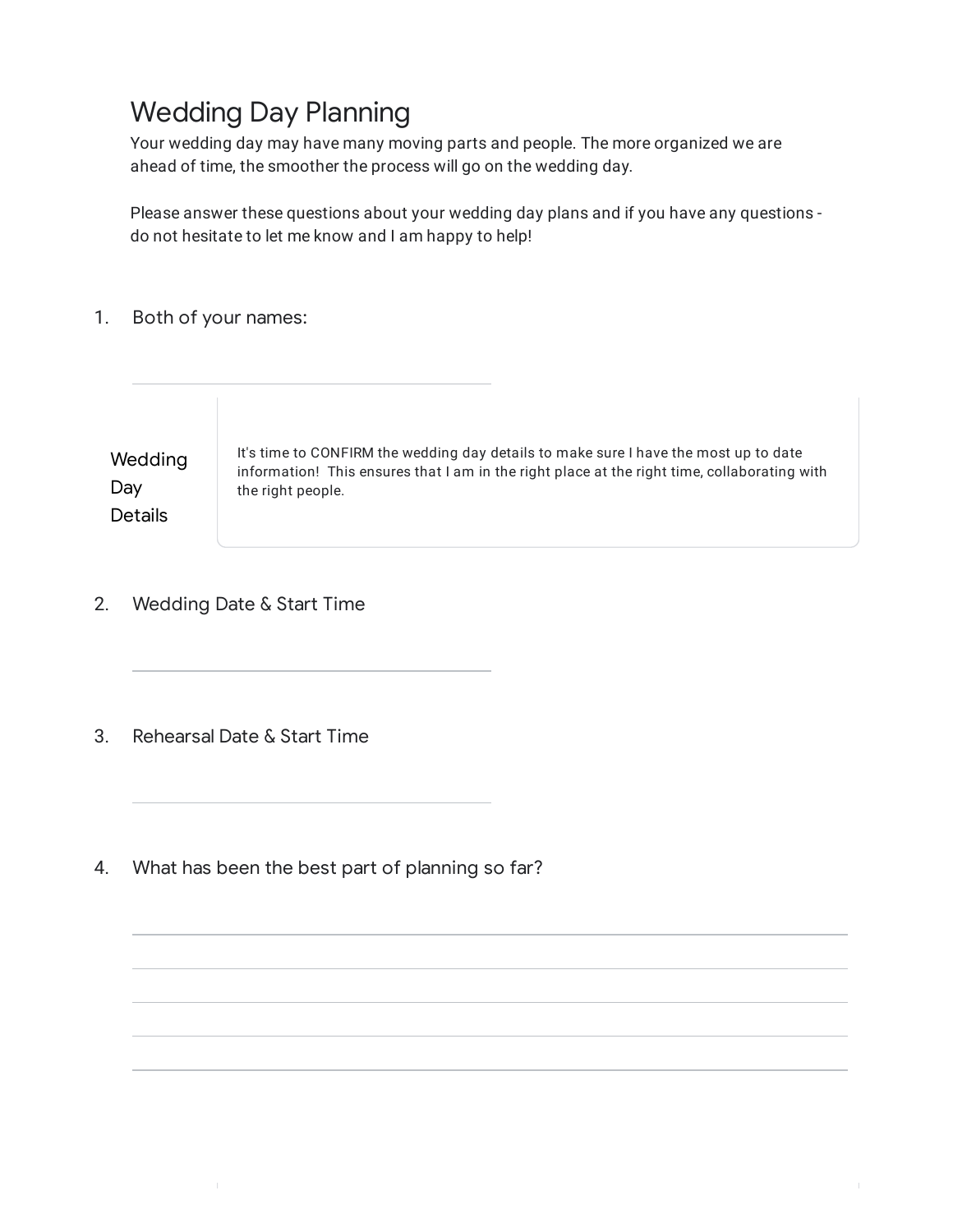| Wedding<br>Day<br>Team | Your wedding team is a vitally important part of your wedding day. Together the<br>officiant, the venue, the caterers, the DJ, the florist, etc., collaborate to make your day<br>seamless and smooth.                                                                                                                       |
|------------------------|------------------------------------------------------------------------------------------------------------------------------------------------------------------------------------------------------------------------------------------------------------------------------------------------------------------------------|
|                        | By answering the following questions, you will be ensuring that we all have that chance<br>to collaborate on your behalf, at times, without you even knowing it. It also allows us to<br>give each other credit where it is due, when the time comes. If you are not working with<br>anyone for a role, just leave it blank. |

- 5. Venue Coordinator/Planner:
- 6. Non-Venue Wedding Planner:
- 7. DJ:
- 8. Photographer:
- 9. Videographer:

10. Caterer: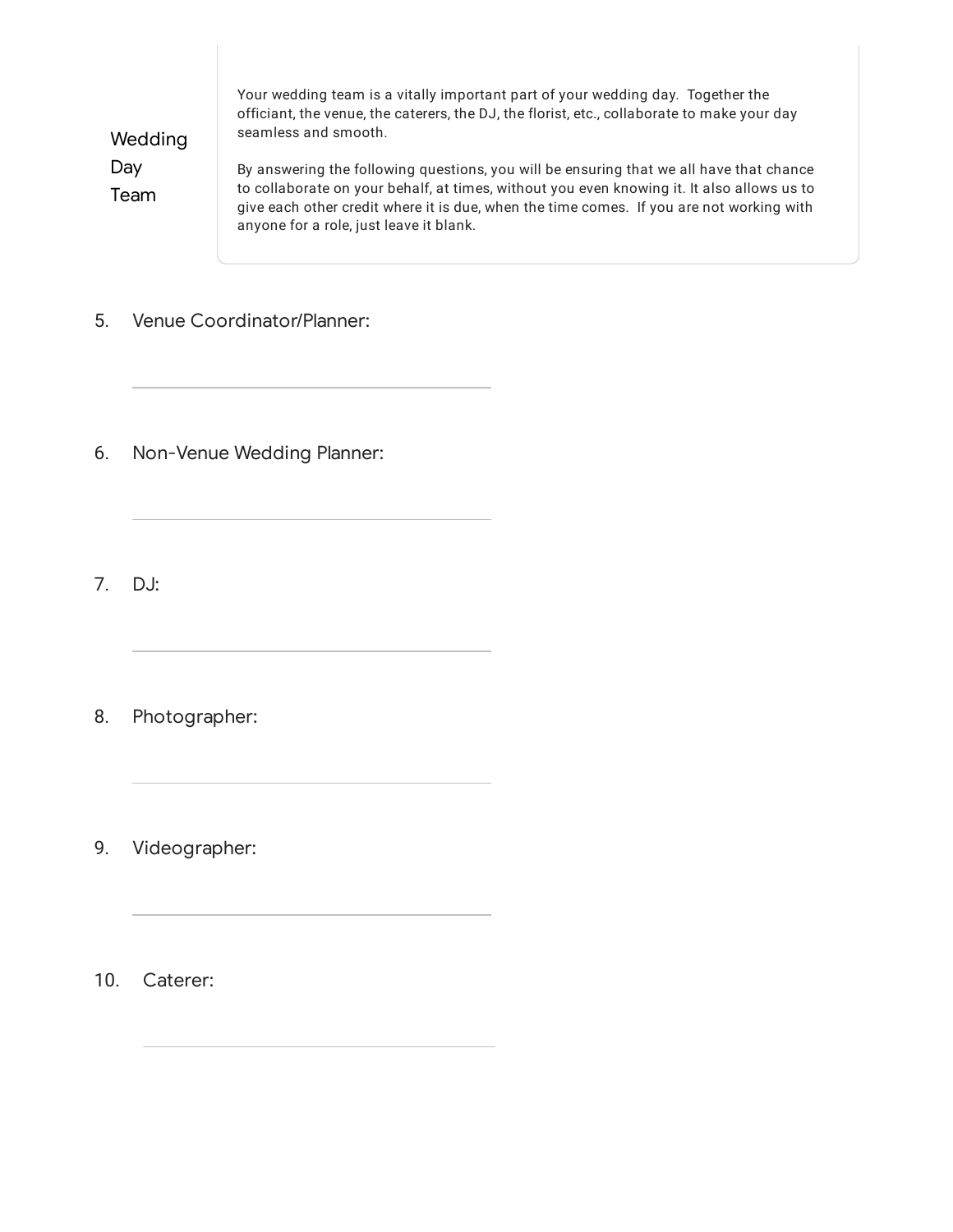11. Florist:

12. List any other vendors you love!



### QUICK NOTE ABOUT WORD CHOICE:

I have chosen to use gender neutral language throughout this form because I work with all types of couples and it is important to me that my couples feel respected by my process. Pick a number between 1-2!

## Partner #1 Answers

Partner #1 will answer these questions about YOUR SIDE of the wedding party.

13. Partner #1 Name: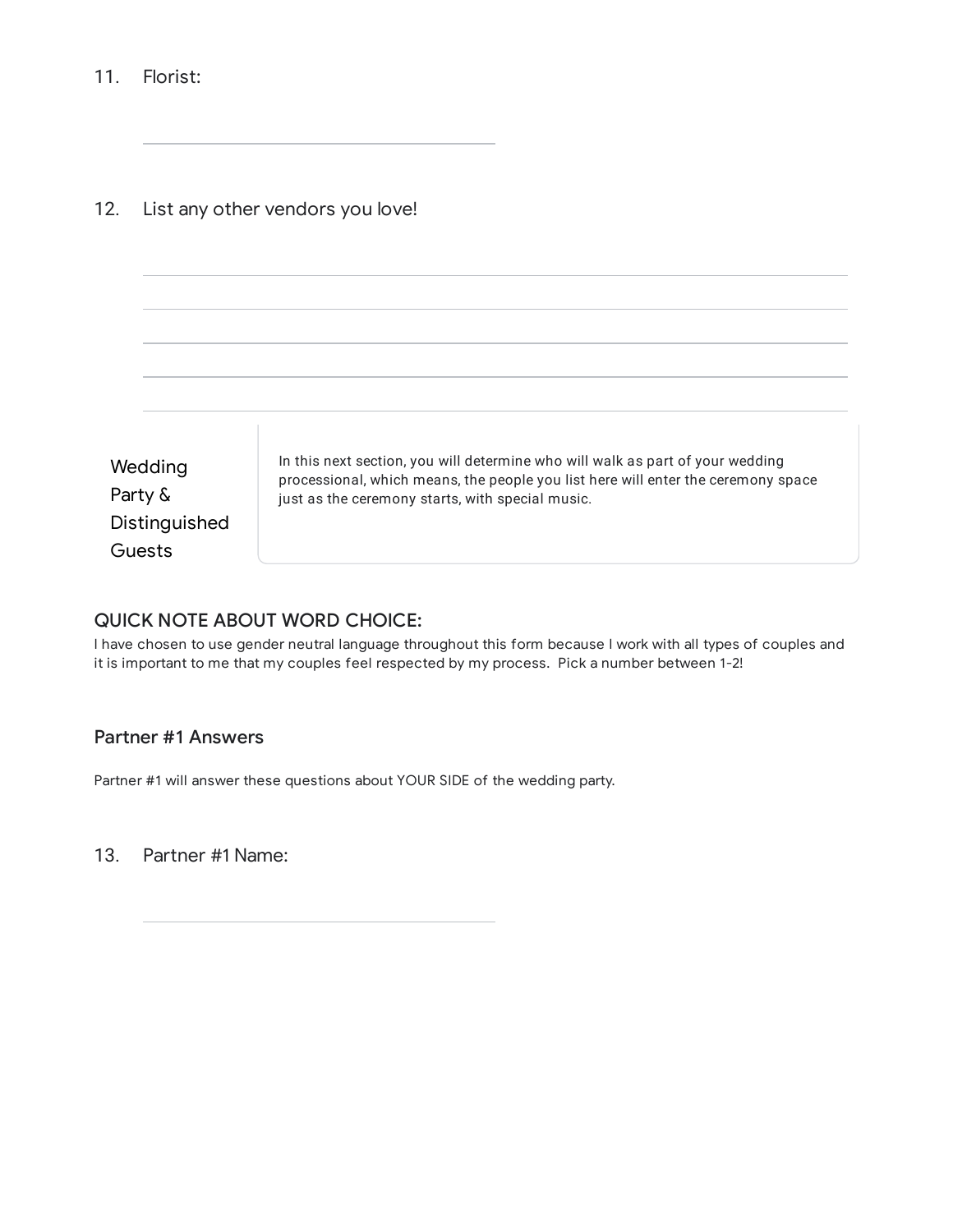14. Please list the names of your grandparents you would like to include in the processional (and their escorts if applicable.):

- 15. Please list the names of your parents you would like to include in the processional (and their escorts if applicable.):
- 16. If someone is escorting you down the aisle, what is their name and relation?
- 17. Please list the names of your wedding party, starting with your Attendant of Honor/Best Person, (who stands next to you) and going outward, in order that you would like them to stand up front:

### Partner #2 Answers

Partner #2 will answer these questions about YOUR SIDE of the wedding party.

18. Partner #2 Name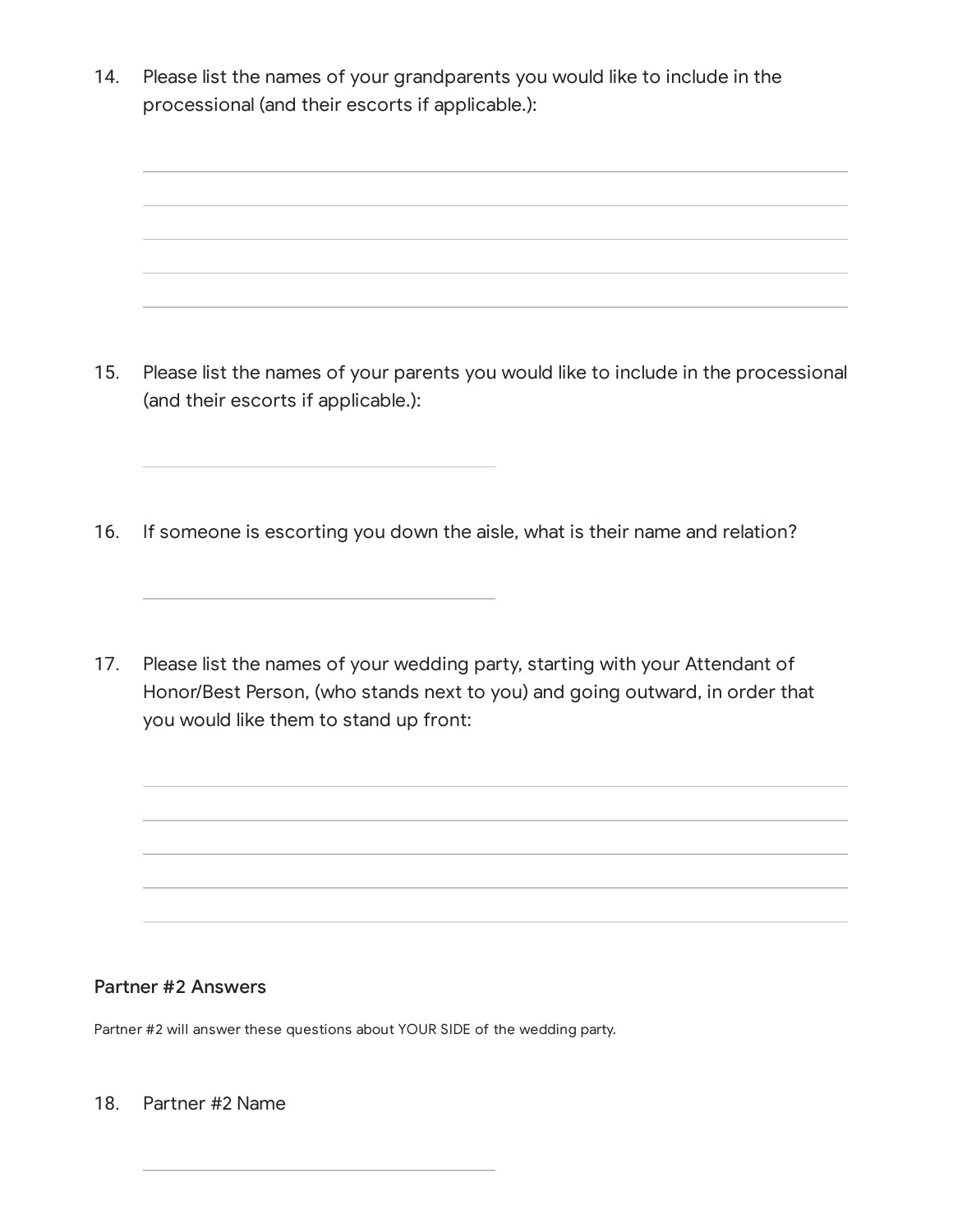19. Please list the names of your grandparents you would like to include in the processional (and their escorts if applicable.):

20. Please list the names of your parents you would like to include in the processional (and their escorts if applicable.):

- 21. If someone is escorting you down the aisle, what is their name and relation?
- 22. Please enter the names of your wedding party, starting with your Attendant of honor/Best Person, (who stands next to you) and going outward, in order that you would like them to stand up front.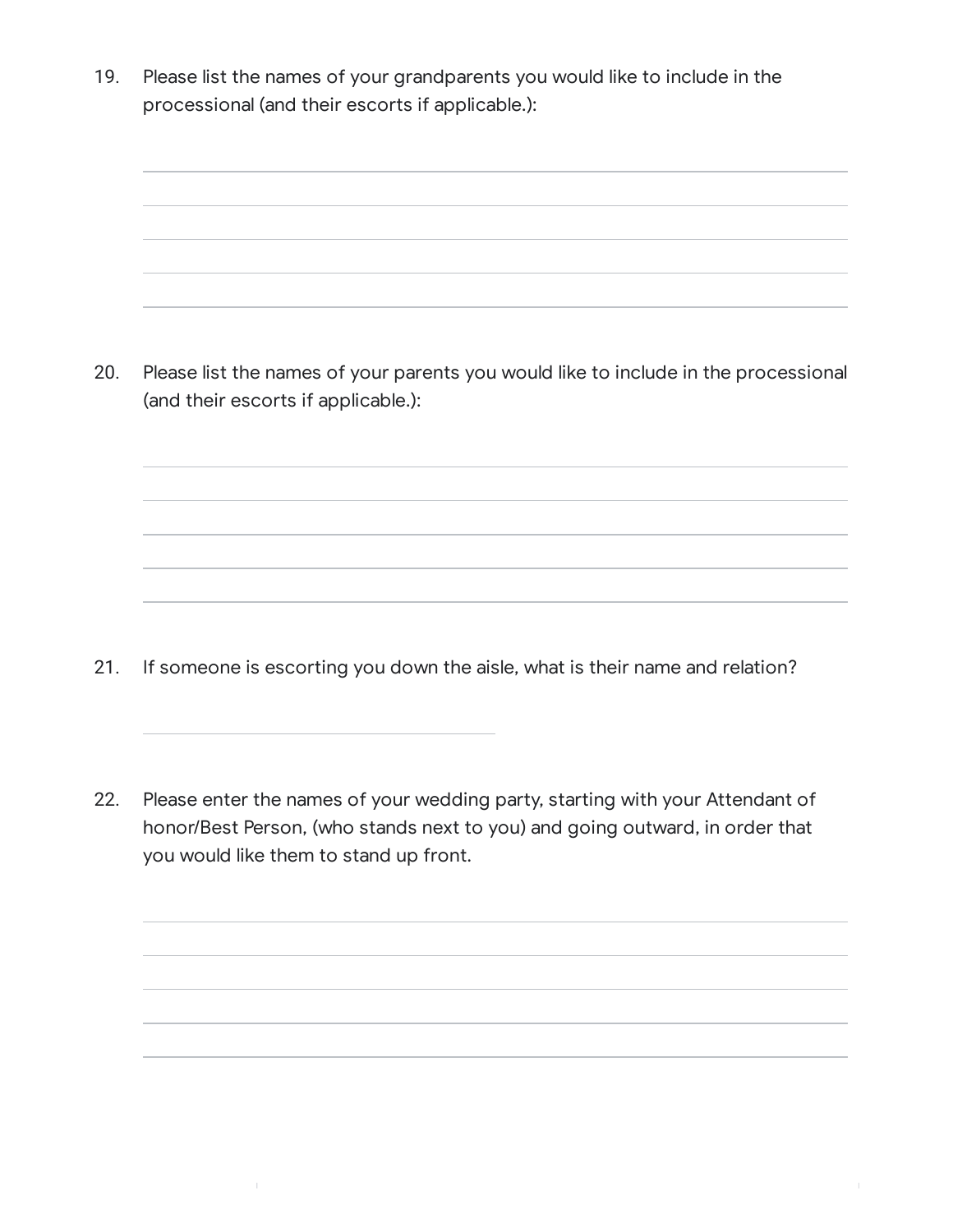- 23. Please enter the names of the Flower Person and Ring Bearer below (if applicable):
- 24. Do you want the Flower Person and Ring Bearer to stand up front during the ceremony, or be seated with their family?

*Mark only one oval.*

|  | ) Stand up front |  |  |
|--|------------------|--|--|
|--|------------------|--|--|

- Seated with family
- Other: with a state of the state of the state of the state of the state of the state of the state of the state of the state of the state of the state of the state of the state of the state of the state of the state of the
- 25. I want my Wedding Party to enter the ceremony :

# *Mark only one oval.*



One partner's Attendants first, then the other partner's Attendants, each alone.

Other: when the contract of the contract of the contract of the contract of the contract of the contract of the contract of the contract of the contract of the contract of the contract of the contract of the contract of th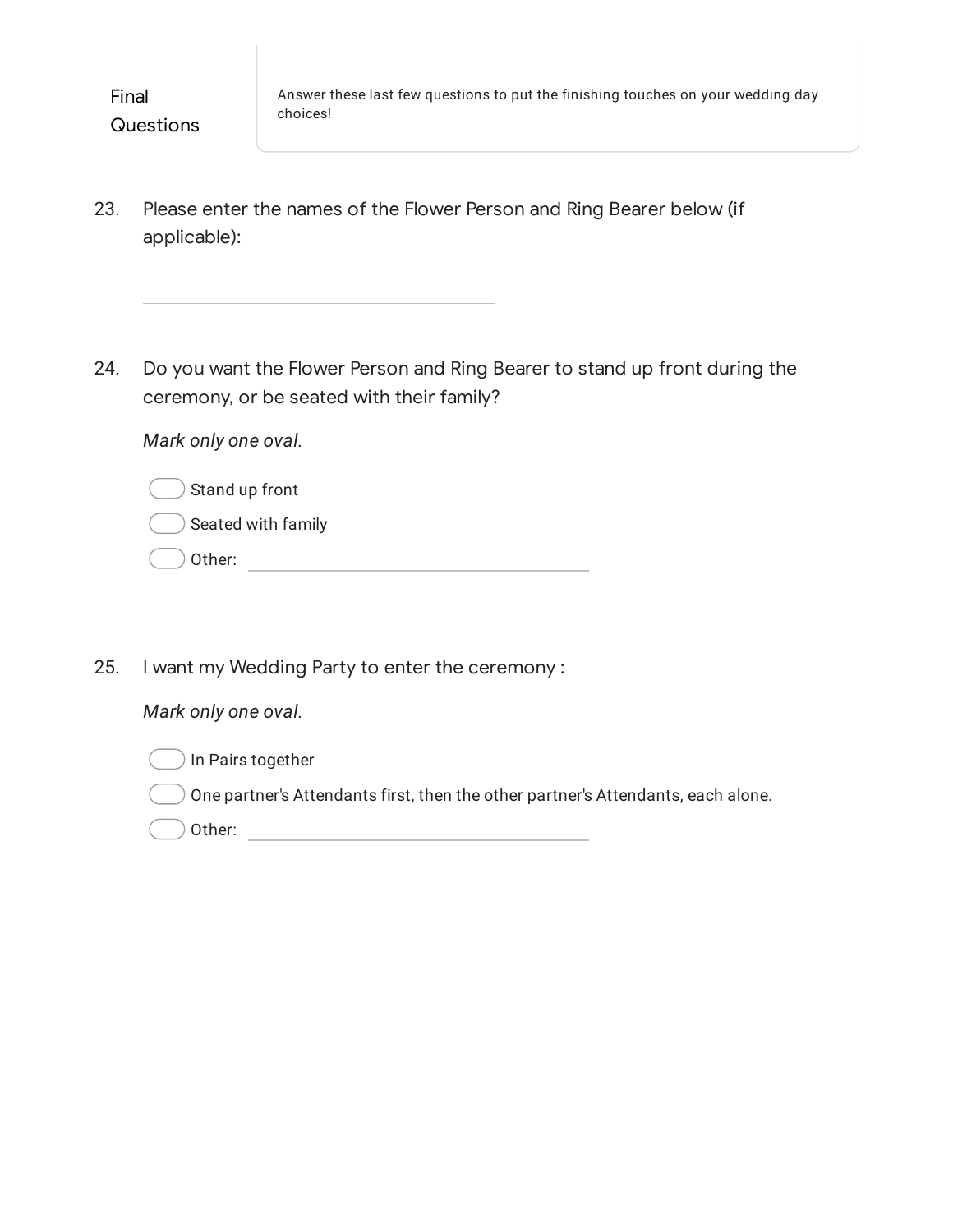26. How are you planning to seat your guests?

*Mark only one oval.*

 $)$  Your family sits on same side as you stand (traditional)

 $\,$  Your family sits on the opposite side as you stand (so they can see you better)

No assigned seating

- Other:
- 27. Are there any family dynamics that would be helpful for me to know about ahead of time? (Divorces, strong personalities, family feuds?)

28. Please use this space below to share any additional ideas, thoughts, or concerns about your wedding processional and party: